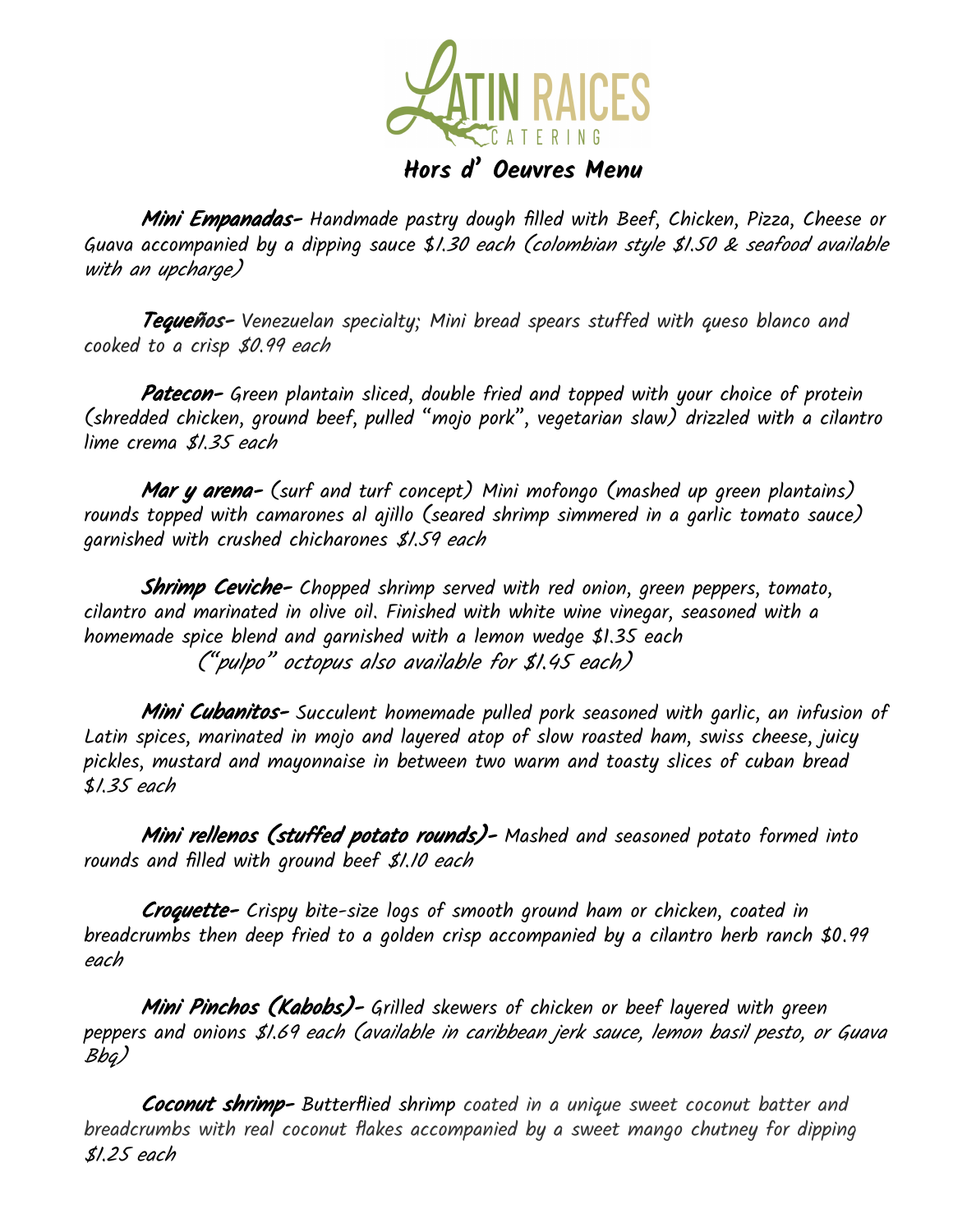**Mini tacos or tostadas-** Hand held mini taco or tostada with your choice of protein (fish, chicken, ground beef) latin slaw (shredded white onion, shredded carrot, shredded red cabbage in a cilantro lime juice) \$1.40 each

**Mini quesadillas-** Handheld mini grilled tortilla triangles filled with your choice of protein (ground beef, shredded pork, shredded chicken or vegetarian [onions, mushrooms with red and green peppers]) topped with a mexican cheese blend and pressed \$0.99 each

**Mini elotes-** Small grilled corn cobs sprinkled with chili powder, salt, pepper, brushed with a butter mayo blend and rolled in cotija cheese \$1.20 each

**Bacon wrapped sweet plantain-** Roasted sweet plantain pieces wrapped with savory bacon \$0.99 each

**Sliders-** Juicy slider your choice of beef (comes with Cheese, onions, and drizzle rosada or fried chicken (honey garlic sauce, topped with pickles and slaw) \$1.65 each

**Mini Quiche Tartlets-** An open faced pastry crust filled with savory custard, cheese and either spinach (florentine) or bacon (lorraine) \$36.99 (serves up to <sup>40</sup> guests)

**Mac & cheese bites-** A signature craft beer batter coats this blend of spicy pepper jack cheese, real bacon and tender elbow macaroni noodles. Accompanied by a chipotle ranch dipping sauce .99 each

**Stuffed Mushroom-** Baby bella mushrooms filled with  $\,$  a mix of seared mushroom stems, onions, spinach and cream cheese, topped with parmesan cheese \$1.20 each

Shrimp and grits Appetizer portion- Cajun seasoned seared shrimp, sitting on a bed of cheesy creamy grits and garnished with bacon and parsley \$1.30 each

**Meatballs-** Hand rolled Grade A beef seasoned with a special house blend of spices and tossed in (BBQ, Marinara or Swedish sauce). Half Tray-\$50 Full Tray-\$100

**Bruschetta-** Grilled bread rubbed with garlic and topped with tomatoes, olive oil, salt and pepper \$0.99 each

Genoa caprese skewers- Skewers aligned with a slice of genoa salami, grape tomato, cubed mozzarella and drizzled with balsamic glaze \$1.30 each

**Mini calzones-** Puff pastry filled with Italian blend cheese and your choice protein (peperoni, supreme or veggie) and baked to perfection, accompanied by a marinara dipping sauce \$1.35 each

**Fried ravioli-** Fried pillows of pasta are filled with ricotta, mozzarella, asiago and parmesan cheeses, coated with seasoned bread crumbs \$1.10 each